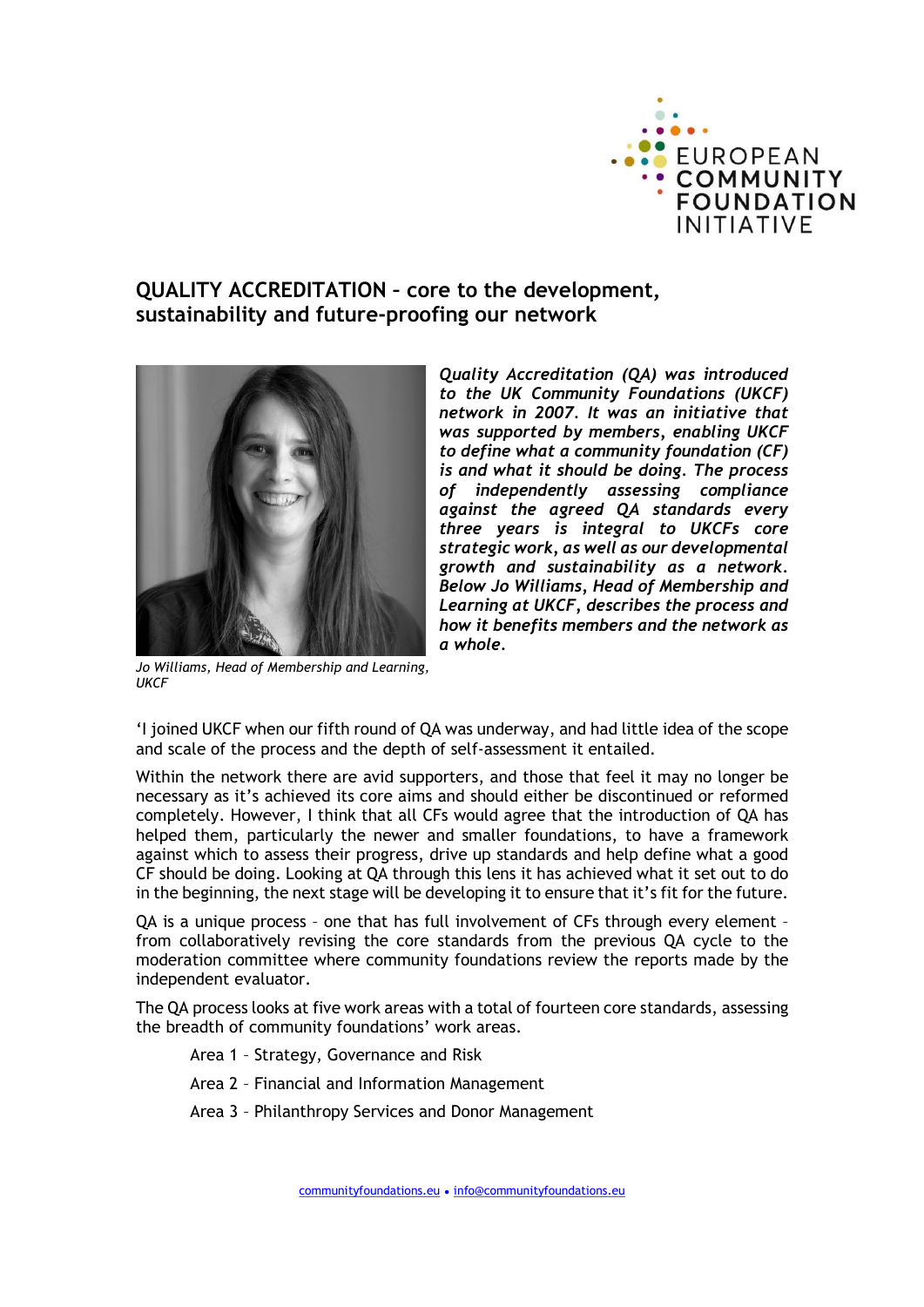

Area 4 – Grant-Making and Donor Management

Area 5 – Organisational and Network Development

Ensuring a minimum standard across the network and encouraging improvement has been the primary driver for delivering QA. The process allows us to identify and share best practice and identify gaps in knowledge and compliance and support those with areas of weakness. The learning informs our Communities of Practice where we discuss, share and learn from peers in the network around different work areas.

QA also gives reassurance to donors, community groups and partners in the sector that community foundations are of a standard and are compliant.

The feedback on QA5 has been incredibly helpful in my newness to the role, and we will be reviewing QA in its entirety prior to the launch of QA6. Maybe the former iterations of QA (1-5) have served their purpose – they have certainly ensured compliance and a minimum expected standard for membership of UKCF. We could in the future have a separate compliance-based assessment that is done on an annual basis, and the developmental elements done on a longer cycle, allowing learning and development to take place in the interim time.

One area I'm keen to introduce to QA is a future focus. Much of the current QA process is about the here and now, and a strategy looking at the next few years. The policies and documents will need regular review, but what about looking further ahead to 2030 and beyond? What should community foundations be doing now to ensure they are a part of a community ecosystem in the future? How can they be a relevant and radical funder who pushes the boundaries with innovative ways of place-based funding and tries and tests new ways of inclusive and diverse giving? How can we be a good ancestor, recognising our role in the context of a bigger picture?

Inextricably linked with future focus has to be relationships, a move away from transactional actions to intentional connection, and more about how to convene a system in the area. Are community foundations considering what kind of leadership is needed? I think there is a need to not only look at the third horizon (the long-term successor to 'business as usual'), but adjacent possibilities of the future of communities and the role of community foundations in creating them.

Another area I'm keen to integrate into QA6 is transparency. Some community foundations already use 360Giving to publish their grants data openly. I believe we need to be more transparent across all areas of community foundation work, showing how we really do know and understand our communities and how they are involved in creating opportunities for philanthropists to fund. Stakeholder reflections would be welcome, and perception analysis. The recent launch of the Foundation Practice Rating where community foundations scored highly is also an area where we can have a more integrated approach.

What I've learned from QA is that it's not a process that is undertaken lightly, it's a collaborative and iterative process to drive the development of community foundations. All 47 community foundations passed in October 2021 and we're using the learning